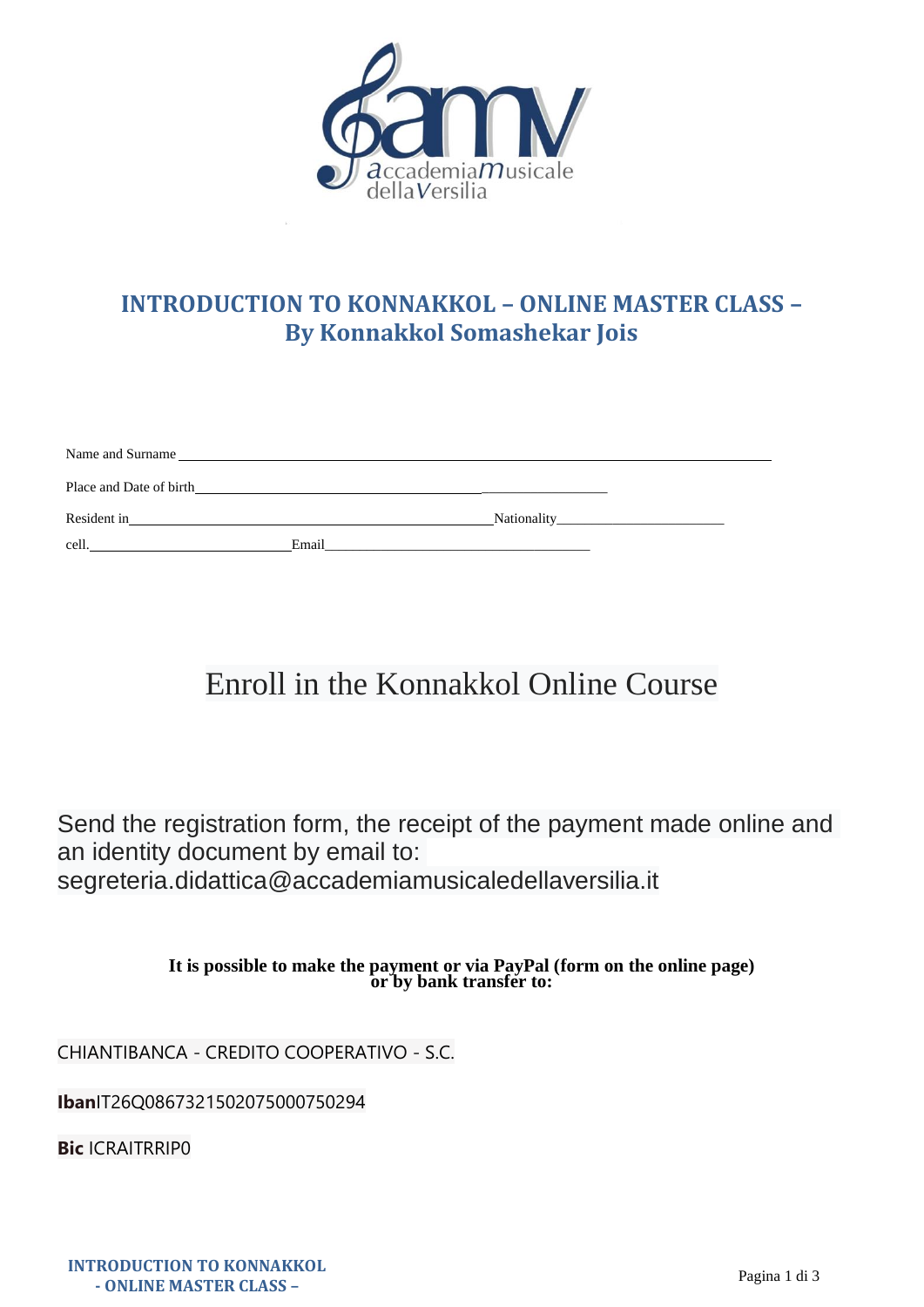## **DISCLOSURE PURSUANT TO ARTICLE 13 OF THE EUROPEAN REGULATION 679/2016 ("GDPR"):**

The Accademia Musicale della Versilia Srls, Via Cecchi 30 – Prato, info@accademiamusicaledellaversilia.it in its capacity as owner of the processing of personal data, informs that in accordance with current legislation, every operation concerning the same will be based on the principles of correctness lawfully and transparency. Pursuant to and for the purposes of art. 13 European Reg. 679/2016, the following information is provided.

#### **PURPOSE OF TREATMENT**

The processing will relate to common data, and will be carried out with paper and electronic instruments for the following purposes:

1. administrative management relating to registration with the Accademia Musicale della Versilia Srls;

2. fulfillment of the legal obligations provided for by the fiscal and tax laws;

3. sending promotional and informative material for events;

4. communication to third parties (such as Press, Theaters, Concert Associations ..) for the purpose of managing and organizing events and / or for advertising them for promotional purposes related to the activities of the Association

5. communication of data to companies and / or third parties who may send promotional and advertising communications to the interested party with regard to their respective products and / or services.

The legal basis that legitimizes the treatment referred to in point

1) is the fulfillment of the contractual and pre-contractual obligations in place with the interested party.

The legal basis that makes the treatment referred to in point

2) legitimate is the fulfillment of the legal obligations provided for by the fiscal and tax laws.

The legal basis that makes the treatments referred to in points 3), 4) and 5) legitimate is the consent freely expressed by the interested party.

## **COMMUNICATION, DIFFUSION AND TRANSFER OF DATA**

The treatment will take place exclusively by personnel appointed by the Owner and specially trained. The data can be communicated:

a) to the data processors, if appointed

b) to the Press for publications

c) Theaters, Concert Associations for the purpose of managing events and participants

d) to other authorized subjects and sponsors and for advertising and marketing purposes;

e) to public subjects in compliance with legal obligations.

The updated list of data processors is available by contacting the Data Controller by email.

#### **USE OF IMAGES AND AUDIOVIDEO MATERIAL**

The processing may concern the images and audio-video material taken by the staff or persons authorized by the Accademia Musicale della Versilia Srls, during conventions, events and shows organized by the same, for the preparation of Press Material, for Press Releases and for purposes of publicizing the activities of the Society.

For these purposes, the aforementioned personal data may be communicated to the press to be published on printed and online newspapers and / or disseminated by publication on the website and on the Social channels of the Accademia Musicale della Versilia Srls. The data will not be subject to any other means of dissemination. The legal basis that makes the aforementioned treatment legitimate is the consent freely expressed by the interested party.

#### **NATURE OF THE PROVISION**

The provision of data for the purposes indicated in point 1 and point 2 above is mandatory and the refusal will make it impossible to proceed with the registration procedures. The provision of data for other purposes is optional and any refusal will have no effect on the execution of the report.

# **DURATION OF TREATMENT**

The data processed for purposes related to the execution of the registration will be kept for the time necessary for the fulfillment of the aforementioned purposes and in accordance with the law, and in any case for a period not exceeding 10 years. Data processed for advertising and promotional purposes will be processed only until the data subject has exercised his right to withdraw consent.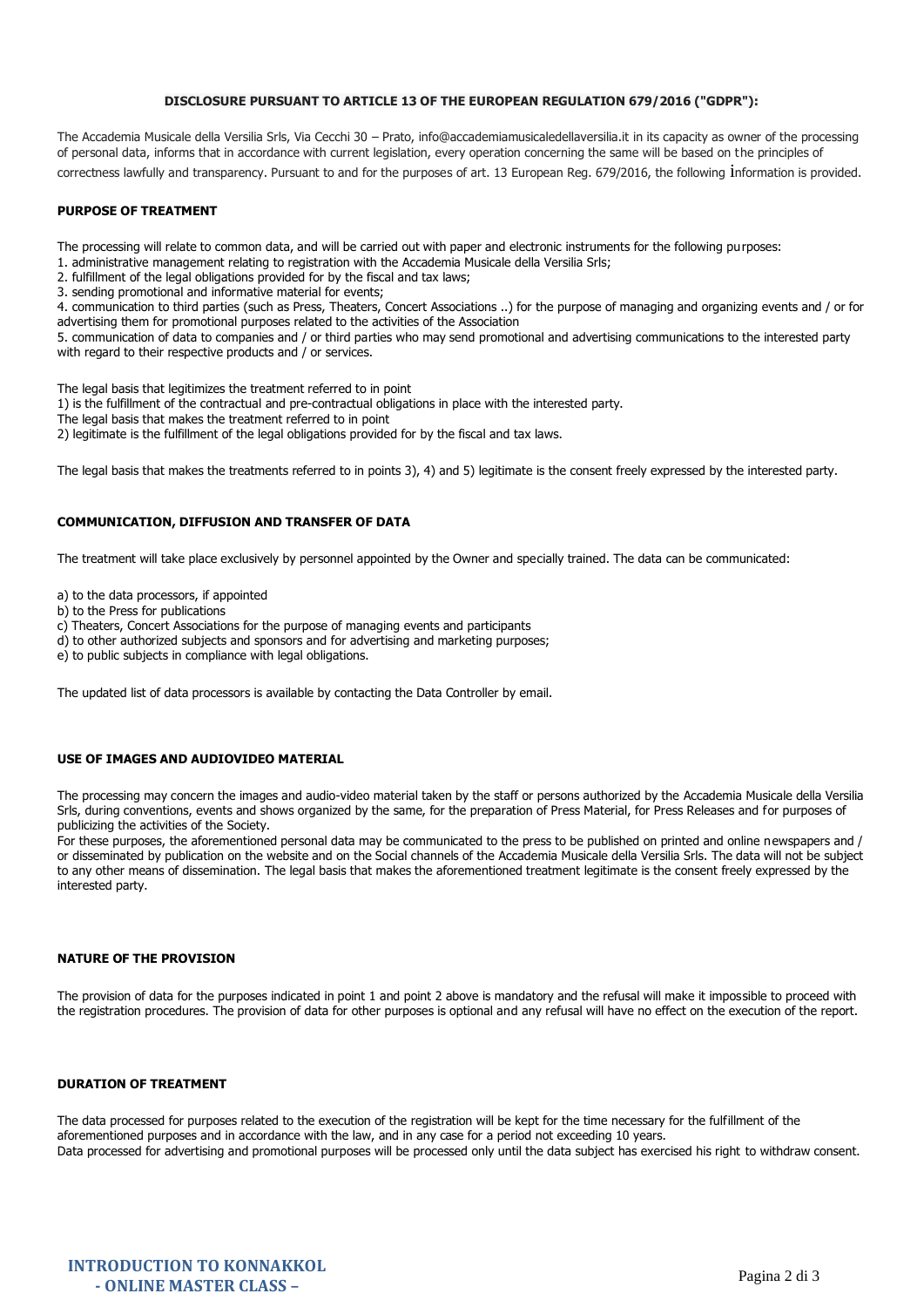## **RIGHTS OF THE INTERESTED PARTY**

The interested party has the right to exercise the faculties provided for in articles 7, 15-22 of the European Reg. 679/2016. In particular, he has the right to withdraw his consent at any time and, upon simple request to the Data Controller, he may request access to personal data, receive the personal data provided to the Data Controller and transmit them to another Data Controller without impediment ( cd portability), to obtain the updating, the limitation of the treatment, the rectification of the data and the cancellation of those treated in contrast to the current legislation. You have the right, for legitimate reasons, to object to the processing of personal data concerning you and to processing for the purpose of sending advertising materials, direct sales and for carrying out market research. He also has the right to lodge a complaint with the Privacy Guarantor as the supervisory authority for the protection of personal data.

The interested party may exercise his rights by contacting the owner by email at info@accademiamusicaledellaversilia.it.

\*\*\*

#### **CONSENT ACQUISITION FORM**

The undersigned declares to have received and understood the information pursuant to article 13 of the European Regulation 679/2016 ("GDPR") and for the effects:

- Do you consent to the processing of your data for the sending of promotional and informative material for events and educational activities of the Association?

I AGREE I DO NOT AGREE

- Do you consent to the communication of your data to companies and / or third parties that may send you promotional and advertising communications regarding their respective products and / or services?

I AGREE I DO NOT AGREE

- Do you consent to the communication of your personal data to the Press for purposes related to the publication of articles on initiatives and / or events organized by the Association?

I AGREE I DO NOT AGREE

- Do you consent to the communication of your personal data to the Theaters and Concert Associations for purposes related to the management of events and participants?

I AGREE I DO NOT AGREE

*Date* 

*Legible signature*

\_\_\_\_\_\_\_\_\_\_\_\_\_\_\_\_\_\_\_\_\_

\_\_\_\_\_\_\_\_\_\_\_\_\_\_\_\_\_\_\_\_\_\_\_\_\_\_\_\_\_\_\_\_\_\_\_\_\_\_\_